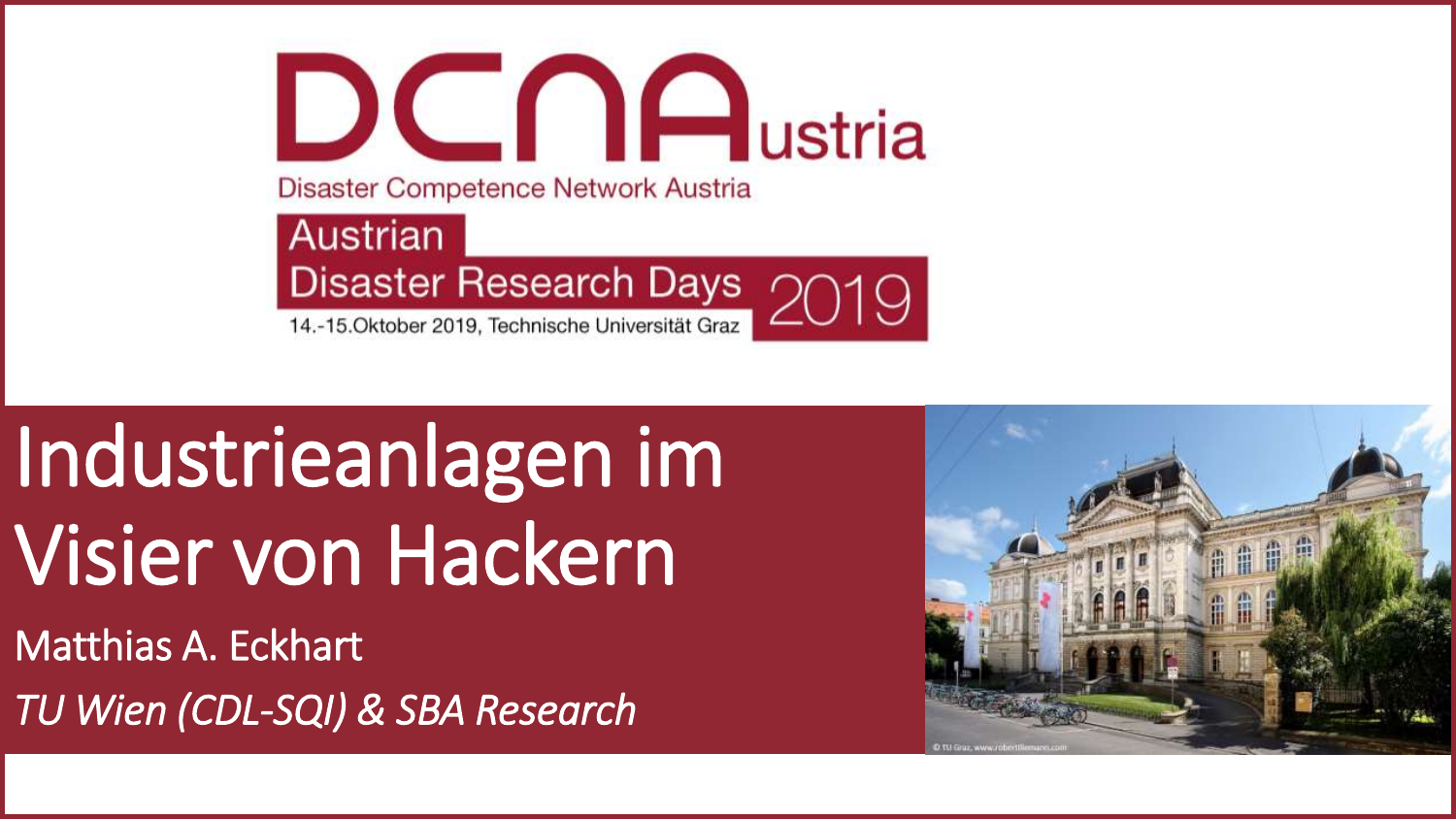## Maroochy Water Breach

Image Source (Wikimedia, 2006)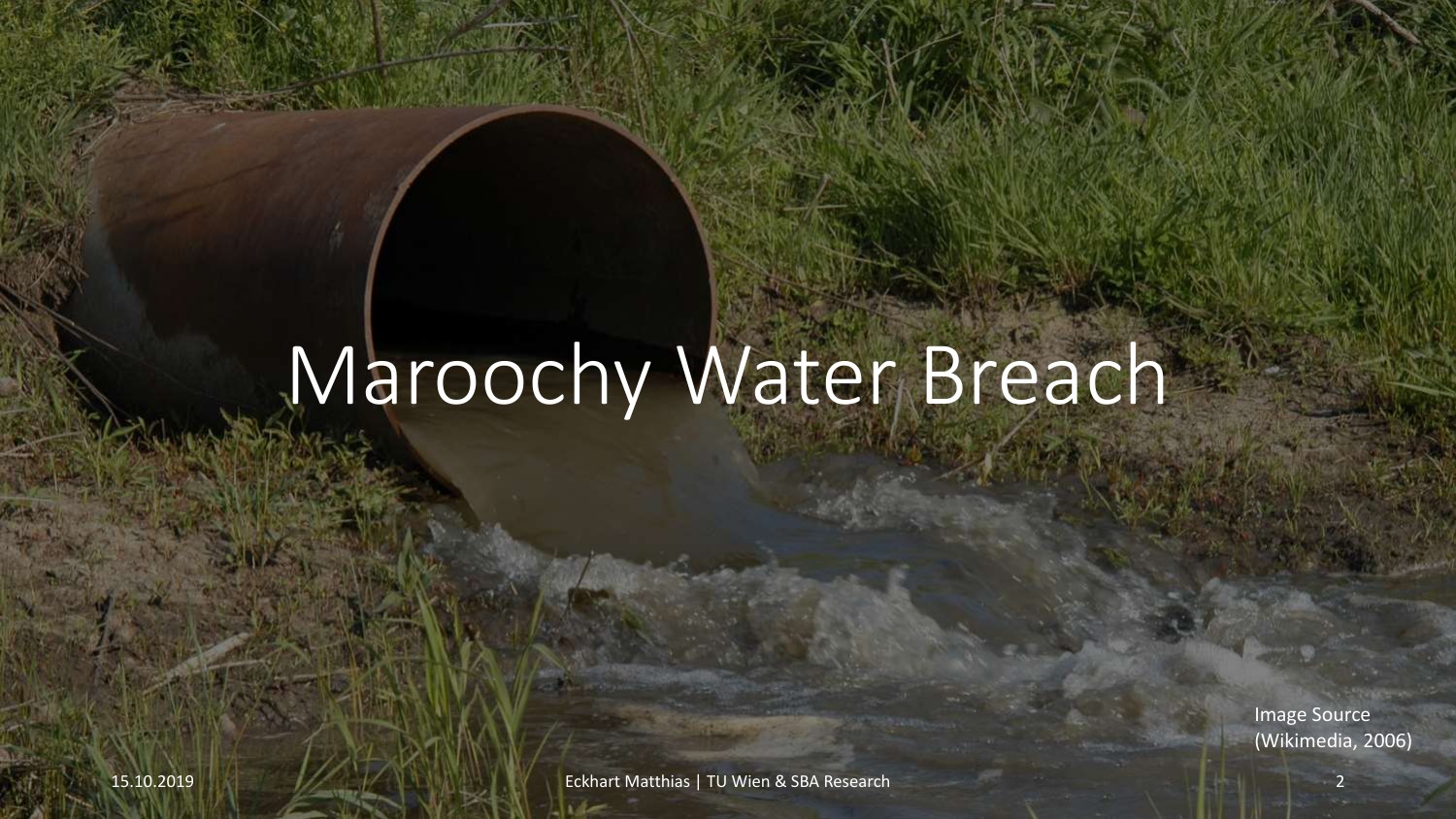## IT vs. OT (Industrial Control Systems, ICSs)



15.10.2019 Eckhart Matthias | TU Wien & SBA Research 3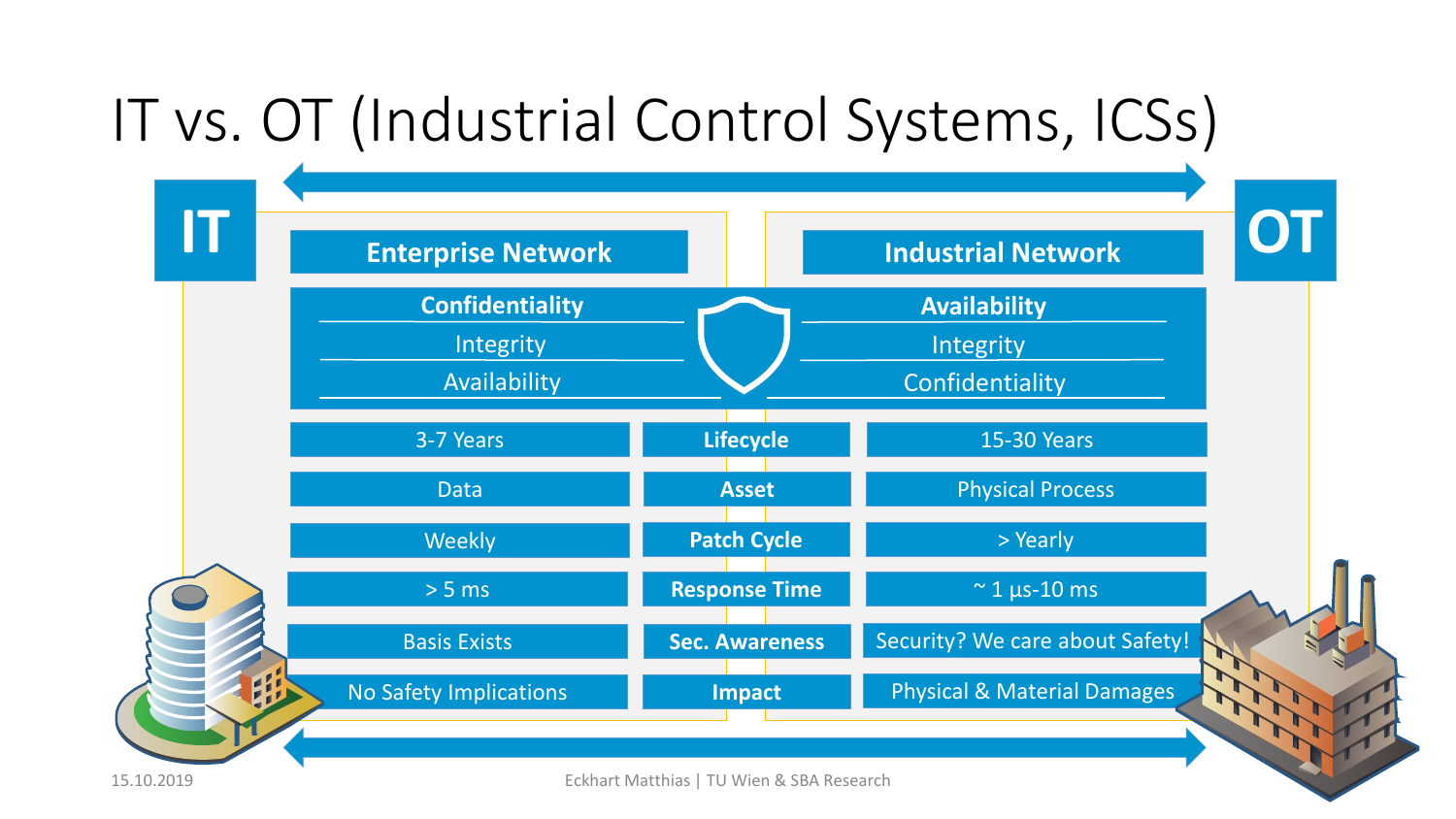## A Changing Threat Landscape

- The myth of "air gaps"
- New trends: Industry 4.0 & Smart Manufacturing
- Increasing connectivity expands the attack surface:
	- Interconnectivity of resources, processes, and products
	- Remote maintenance
	- Cloud & edge computing
- IT/OT convergence
- Legacy systems still in operation

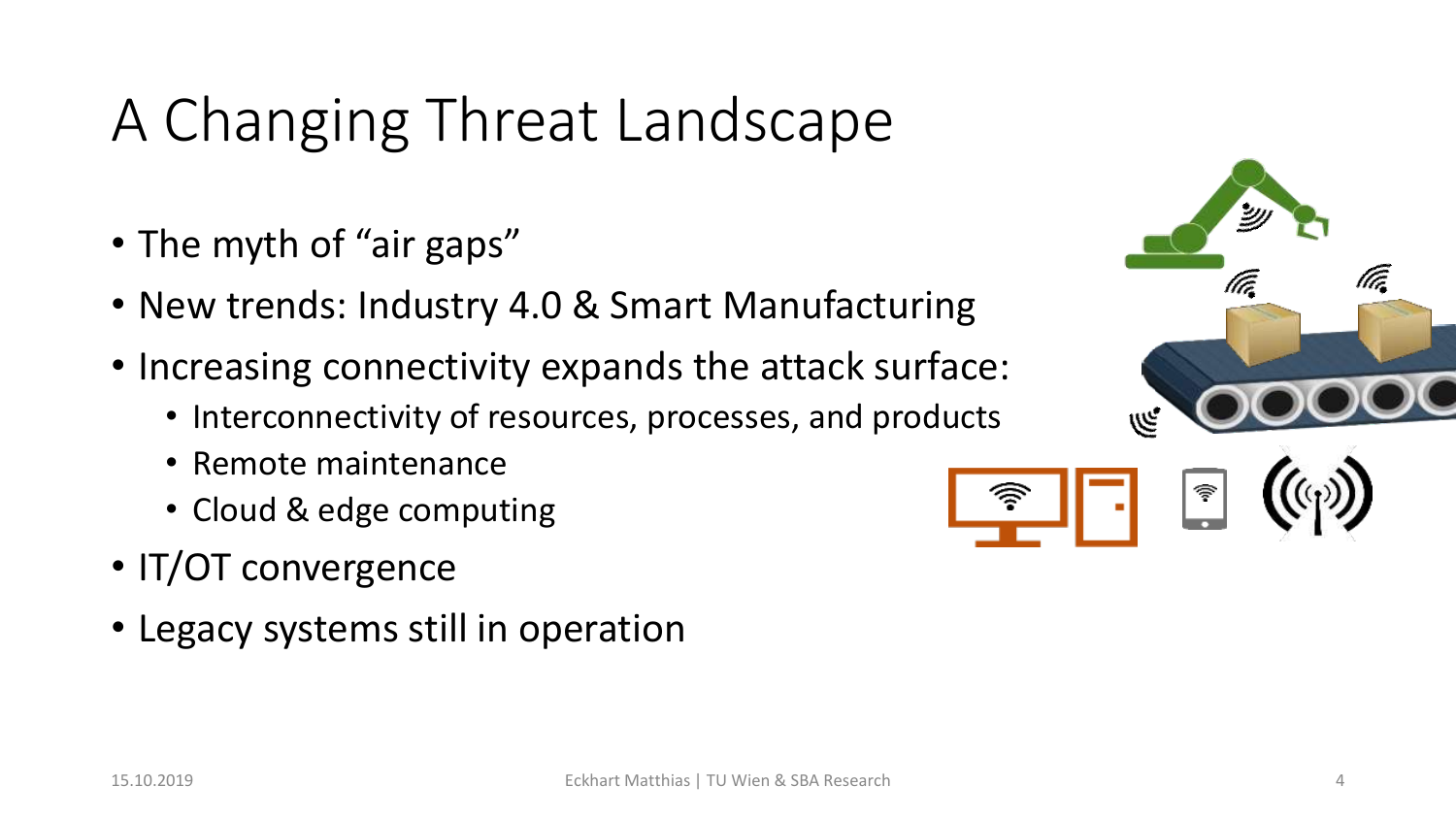## Internet-Exposed ICSs

| <b>SHODAN</b><br>Pricing<br><b>Enterprise Access</b><br>Explore           | New to Shodan?                                                                                                                                                                                                                                                                                                                                                                                                                                                                                                                                                                                                                                                                                                                                                                                                                                                                                                         |                                                            |
|---------------------------------------------------------------------------|------------------------------------------------------------------------------------------------------------------------------------------------------------------------------------------------------------------------------------------------------------------------------------------------------------------------------------------------------------------------------------------------------------------------------------------------------------------------------------------------------------------------------------------------------------------------------------------------------------------------------------------------------------------------------------------------------------------------------------------------------------------------------------------------------------------------------------------------------------------------------------------------------------------------|------------------------------------------------------------|
| The search engine for Buildings                                           | <b>GE-SRIP</b><br><b>Colleton</b><br>$1.513 \pm 0.004 \pm 0.004 \pm 0.004 \pm 0.004$<br>.<br>CoDeGui解照图DE文解答<br>GE-GATP协议由美国通用电<br>$1.1011 + 1.1111 + 1.01111 + 1.0111 + 1.011$                                                                                                                                                                                                                                                                                                                                                                                                                                                                                                                                                                                                                                                                                                                                        | SIEMENS<br><b>UTBURBEMENS</b>                              |
| Shodan is the world's first search engine for Internet-connected devices. | <b><i>MARRINA: GE PLOSINIE</i></b><br>编内图图 注: 全球上选手<br>п<br>in al<br>189955888888888898<br>MGE-SATPLEYS BERGEL<br>収集制造用的の功能保障中<br>Colletton<br><b>ALAPAYANG REGISTER</b><br><b>ACCOUNTMUNICATION</b><br>解剖用了研究所的。<br>防腐肉糖。<br>$-1.5.4.1.7.1.1.7.7.4.4.6.6.9.7.7.8.4$<br><b><i>A BARRA CREATE BARRA DI BARRA DI BARRA DI BARRA DI BARRA DI BARRA DI BARRA DI BARRA DI BARRA DI BARRA DI BARRA</i></b><br>A + + + + +<br><b><i>Contractorium</i></b>                                                                                                                                                                                                                                                                                                                                                                                                                                                                     | 情報の実施設を収<br><b>SIEMEN!</b><br><b>法用制定的通信不足</b><br>WHIMSON. |
| <b>Getting Started</b><br>Create a Free Account                           | Modbus<br>184, 18, 61, 231<br><b>OFFICIAL</b><br><b>ROM</b><br>104.57757<br>結局深れに世界同期地区<br>Modouth位是应用于电子<br><b><i><u>DESCRIPTION IN THE OWNER.</u></i></b><br><b>Modous</b><br>FINS社行通信, 可是立刻体<br><b>10906240-40002, 通过</b><br>$1.1 1.1 1.1 1.1 1.1 1.1 1.1 1.1 1.1 1.1 1.1 1.1 1.1 1.1 1.1 1.1 1.1 1.1 1.1 1.1 1.1 1.1 1.1 1.1 1.$<br>不同的地理网络, 如汉太<br>此外以说解释可以选择。白<br>じらも一番用工业作者。<br>片、丑削数目的8.<br><b>ALLEN PRODUCTS</b><br>$\begin{array}{c cccccc} \hline \multicolumn{3}{c }{\textbf{1}} & \multicolumn{3}{c }{\textbf{2}} & \multicolumn{3}{c }{\textbf{3}} & \multicolumn{3}{c }{\textbf{4}} & \multicolumn{3}{c }{\textbf{5}} & \multicolumn{3}{c }{\textbf{6}} & \multicolumn{3}{c }{\textbf{7}} & \multicolumn{3}{c }{\textbf{8}} & \multicolumn{3}{c }{\textbf{9}} & \multicolumn{3}{c }{\textbf{1}} & \multicolumn{3}{c }{\textbf{1}} & \multicolumn{3}{c }{\textbf{1}} & \multic$<br><b>ALLEN BERRIEFE</b> | ForthW@Sridium<br>Ellisgaw@WEI-<br>广泛应用于信卡曲<br>事紙          |
|                                                                           | <b>Critical Blue ID</b>                                                                                                                                                                                                                                                                                                                                                                                                                                                                                                                                                                                                                                                                                                                                                                                                                                                                                                | <b>BACHAR</b>                                              |

- Search engines for Internet-connected devices
	- Shodan.io, FOFA.so, …
- Regularly scan the entire IP range
- Find:
	- ICSs, Traffic Lights, Webcams, Databases, IoT devices, …

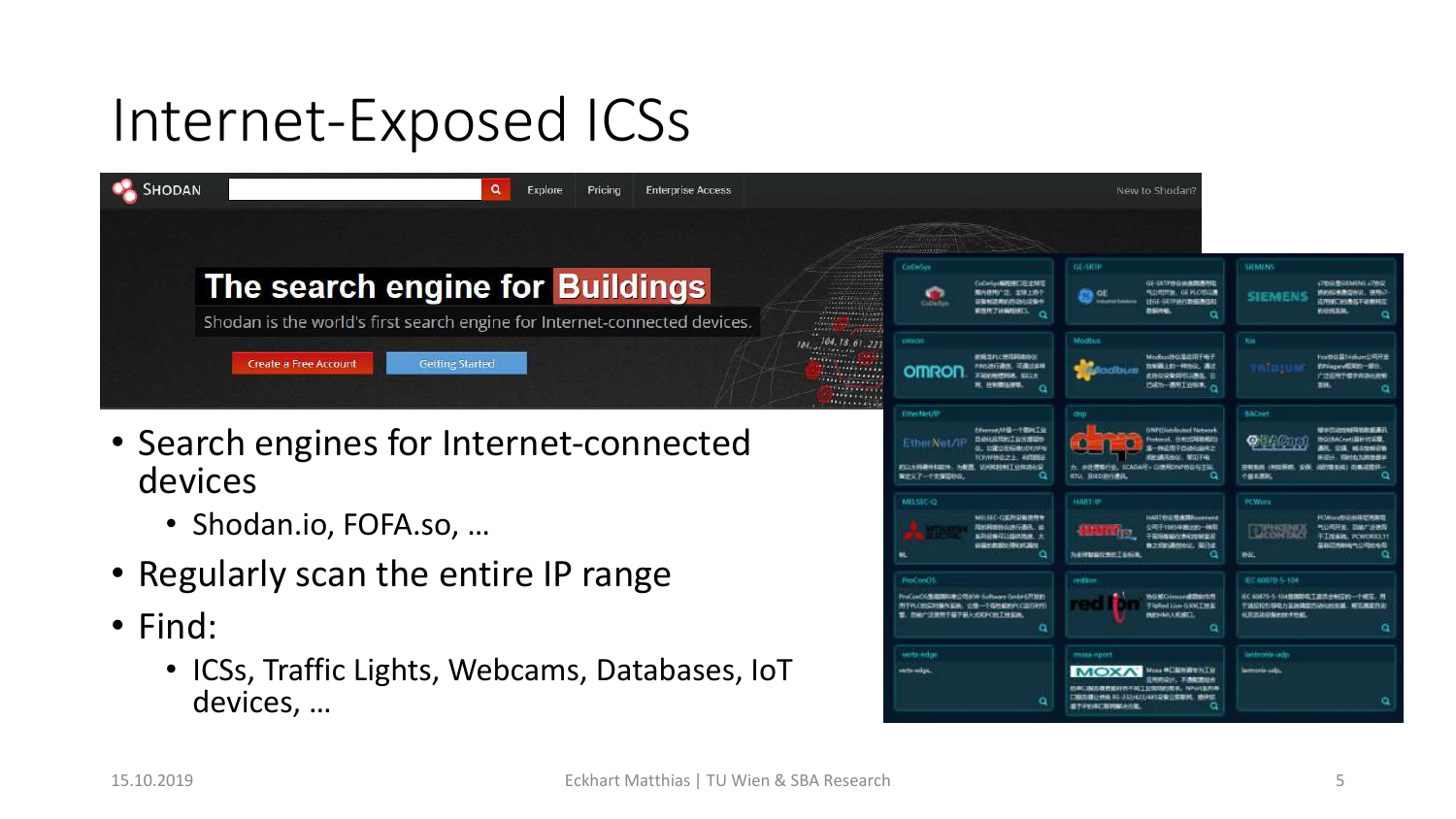## Finding Interesting Things with Shodan



- Mine in Romania
	- VNC
	- Authentication disabled
	- Control:
		- Air supply
		- Pumps
		- …

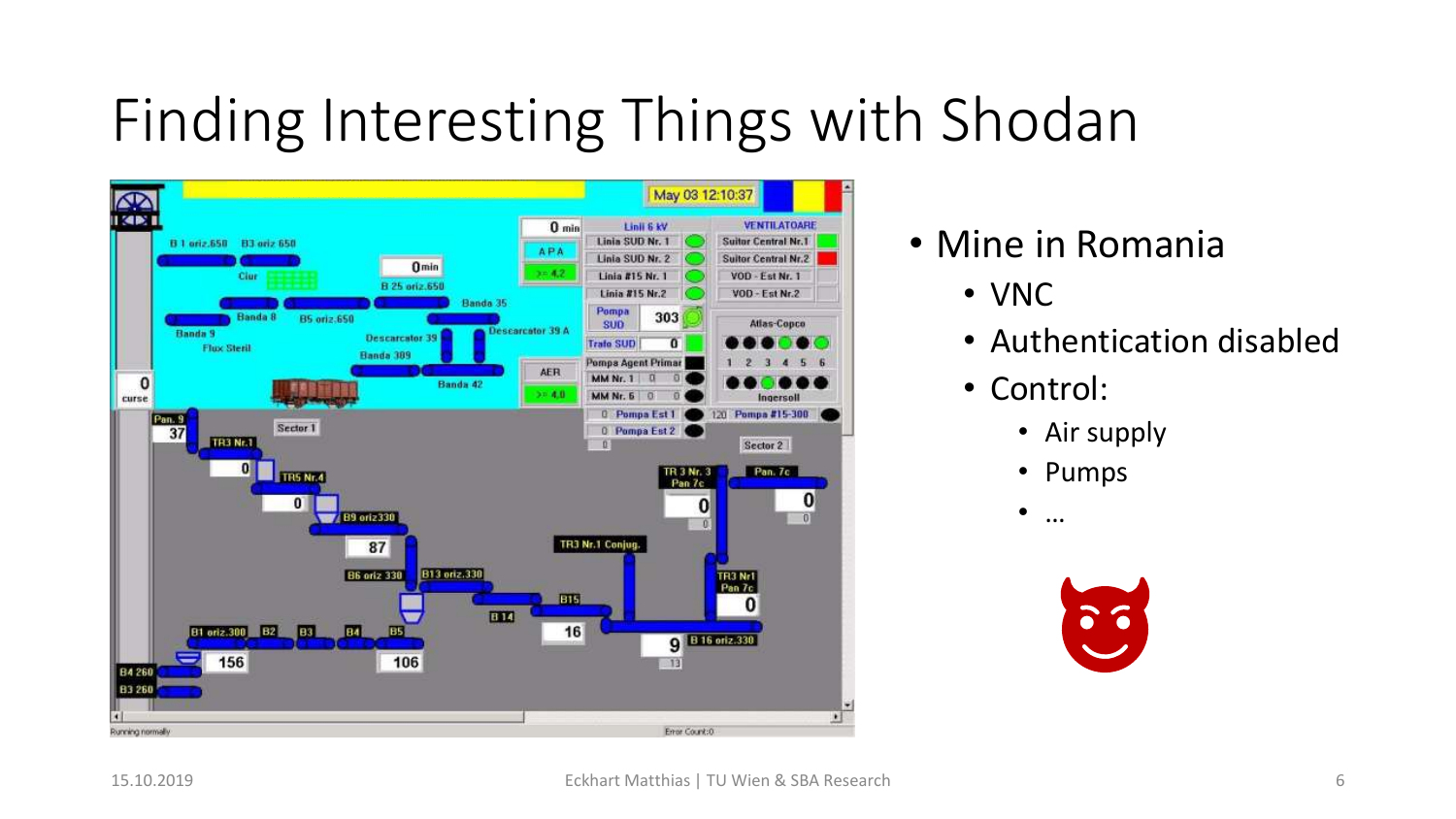## Insecure by Design

"64% of 2017 ICS-related vulnerability patches don't fully eliminate the risk because the components were insecure by design." – Dragos, 2018

- Security weakness discovered (and patched):
	- Still exploitable until end of life?
- Proprietary protocols & inherently insecure protocols often used
- Vulnerability management is difficult
- Time to rethink engineering (process)
- **Objective:** Establish security as a <u>first-class citizen</u> in the engineering process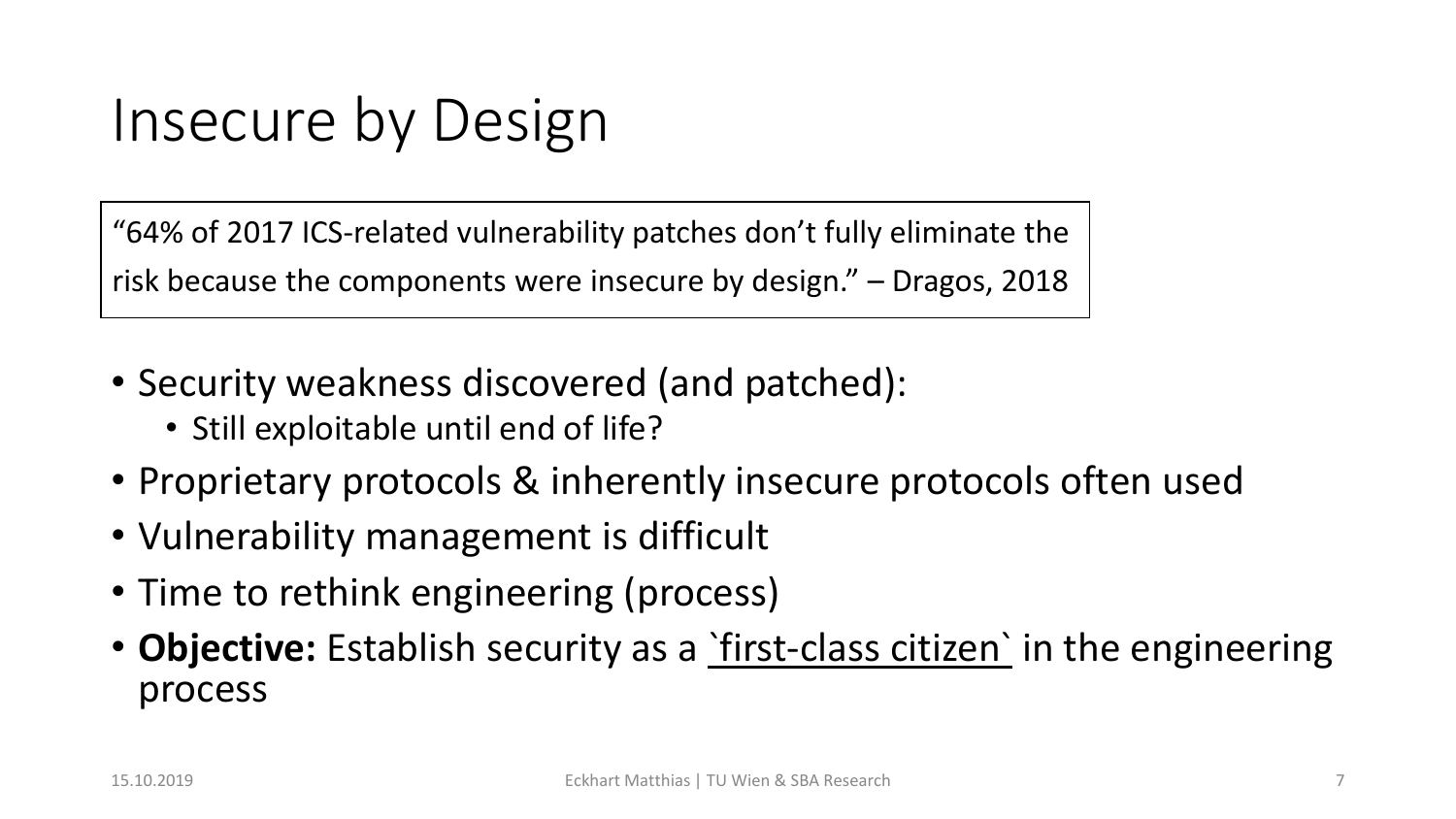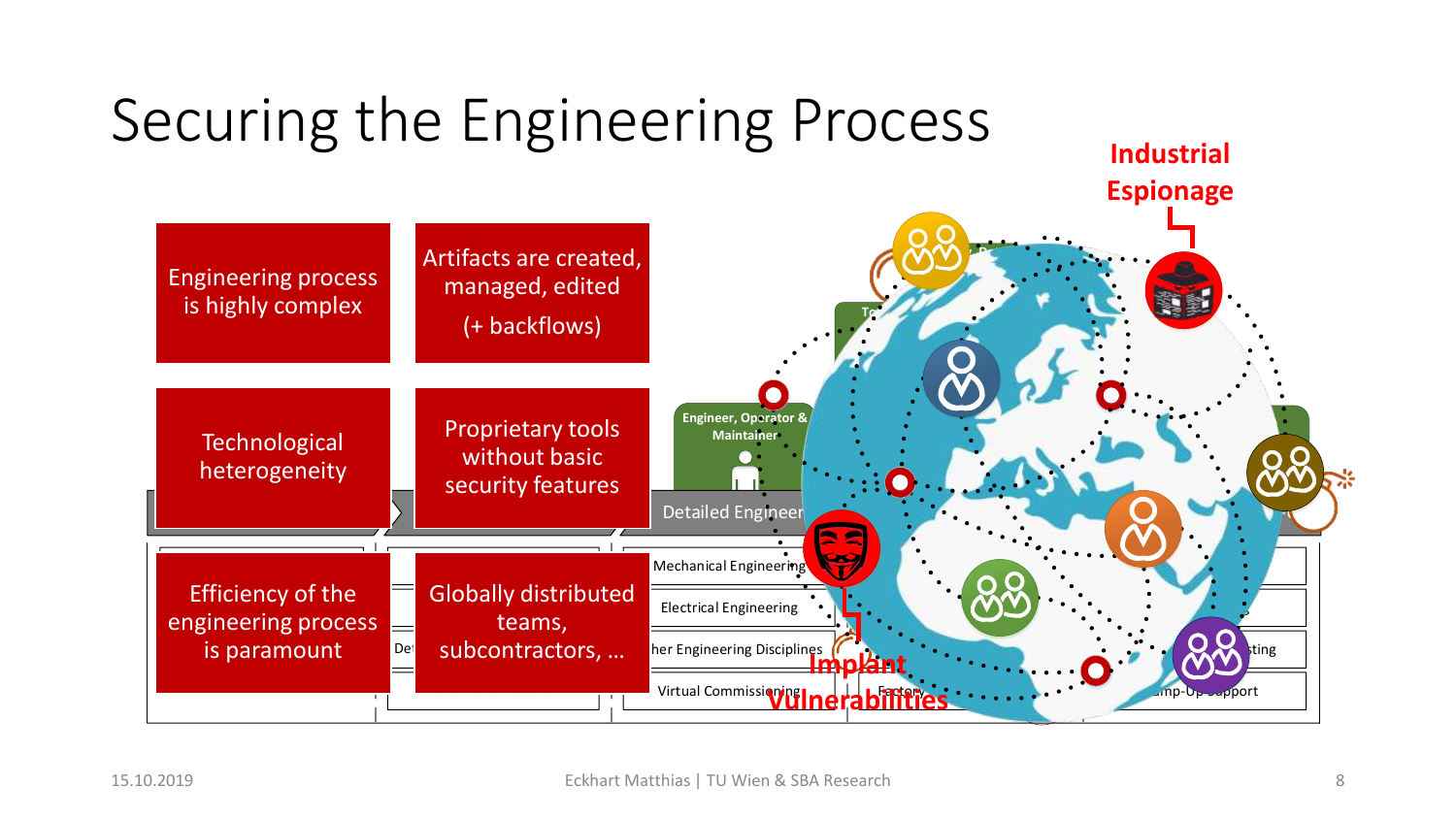### Malware in Engineering Artifacts – In the Wild **EDITION: ELI**





(Forcepoint, 2018)

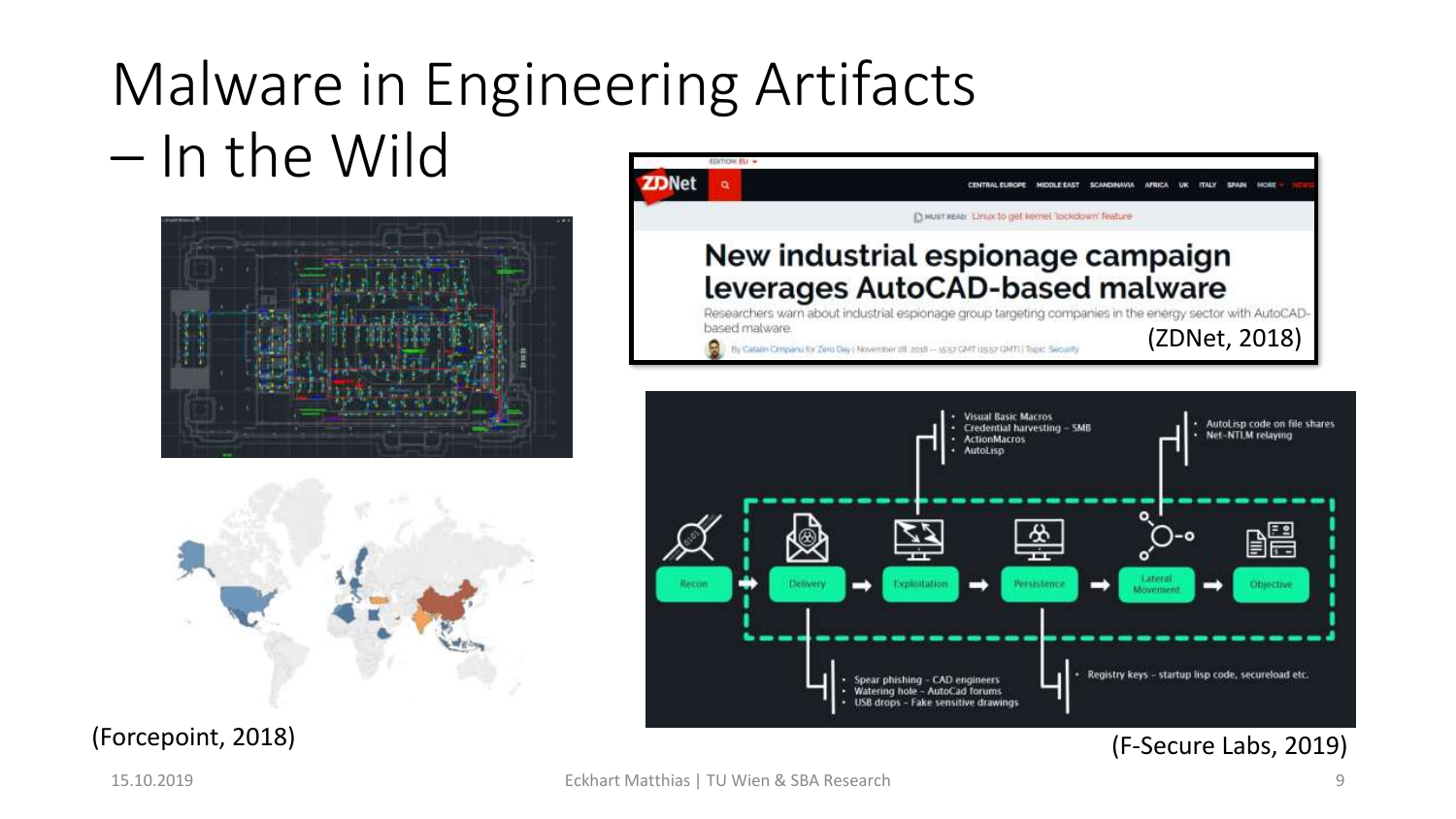## Stuxnet

- Target: Iran's nuclear enrichment facility at Natanz
- 2 attacks executed periodically:
	- Overpressure attack:
		- Interfere with the Cascade Protection System (CPS) that is used for isolating unreliable centrifuges
		- Manipulation of exhaust valve to relieve overpressure
		- Record & replay 21 seconds of normal operation during attack
	- Rotor speed attack:
		- Interfere with Centrifuge Drive System (CDS) that controls motor speed
		- Overspeed rotors (normal: 63k rpm, Stuxnet: 84.6k rpm) for ~15 minutes
- Utilized multiple 0-days
- Attackers *tried* to avoid catastrophic damage
- Creators: NSA & Israel's Unit 8200?



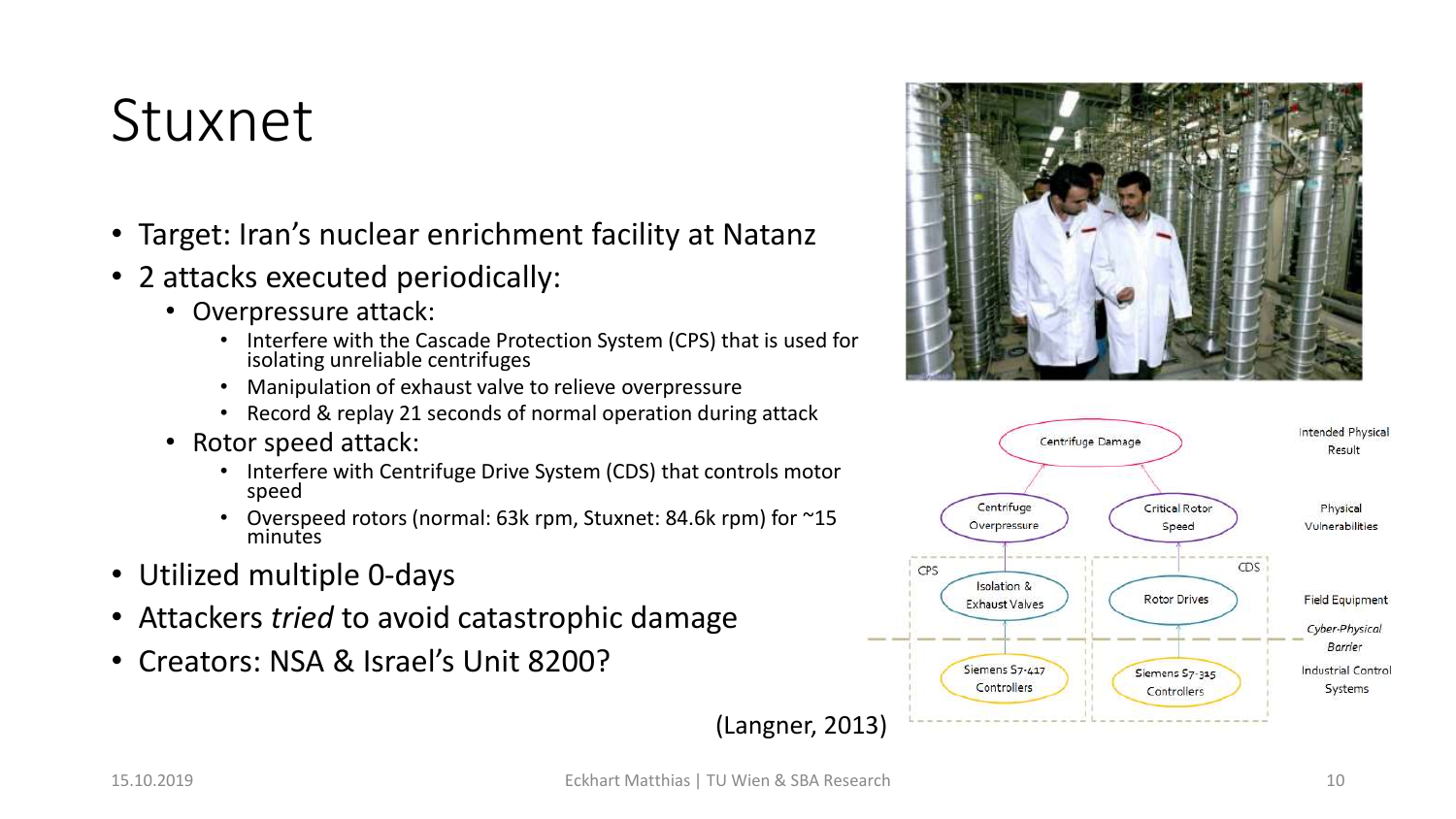## Cyber Attack against the Ukrainian Power Grid

- Attack on SCADA distribution management system
- Caused power outage in December 2015
	- Lasted several hours
	- Affected 225,000+ customers
- Malware enabled the attack and caused restoration delays
- Involved direct interaction with ICSs by adversaries



(Lee et al., 2016)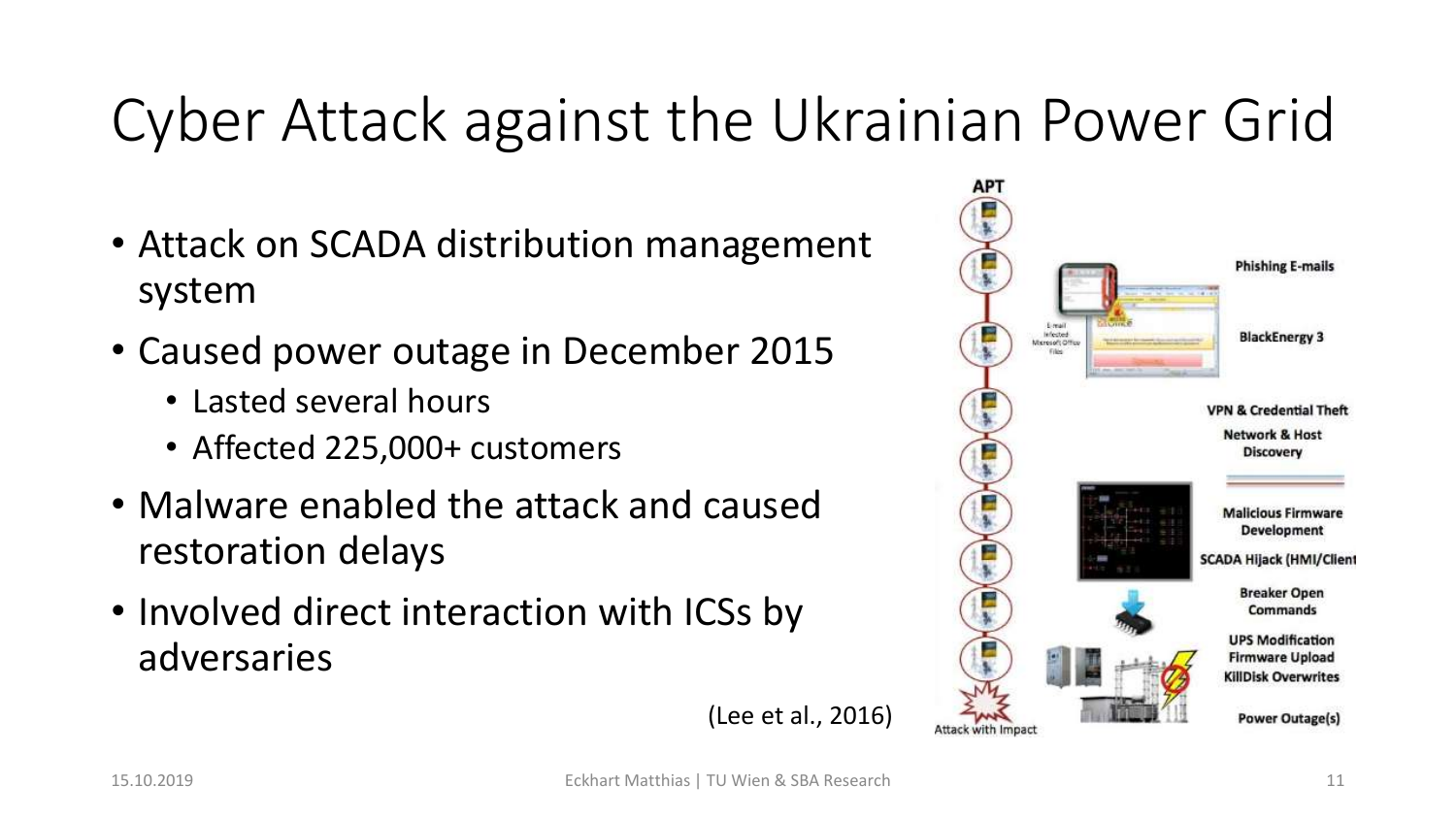## Cyber Insurance

- Growing importance of risk transfer
- Mondelez vs Zurich case:
	- NotPetya attack (2017)
	- Mondelez had an all-risk property insurance policy
	- \$100MM claim
	- Policy exclusion: *"a hostile or warlike action"* by a "government or sovereign power"
- Attribution of cyber attacks is difficult
- Silent cyber exposure:
	- Non-affirmative cyber risks: risks implicitly included in policies
	- Claims for cyber attacks on non-cyber policies
- cf. Prudential Regulation Authority SS4/17
- Reducing silent cyber: cyber insurance for ICSs
- Opportunity: Incentivizing security

### Mondelez sues Zurich in test for cyber hack *insurance*

Insurance group had refused to pay for NotPetya attack, invoking a war exclusion

(Financial Times, 2019)

Supervisory Statement | SS4/17 Cyber insurance underwriting risk

**July 2017** 



**BANK OF ENGLAND** PRUDENTIAL REGULATION

(PRA, 2017)

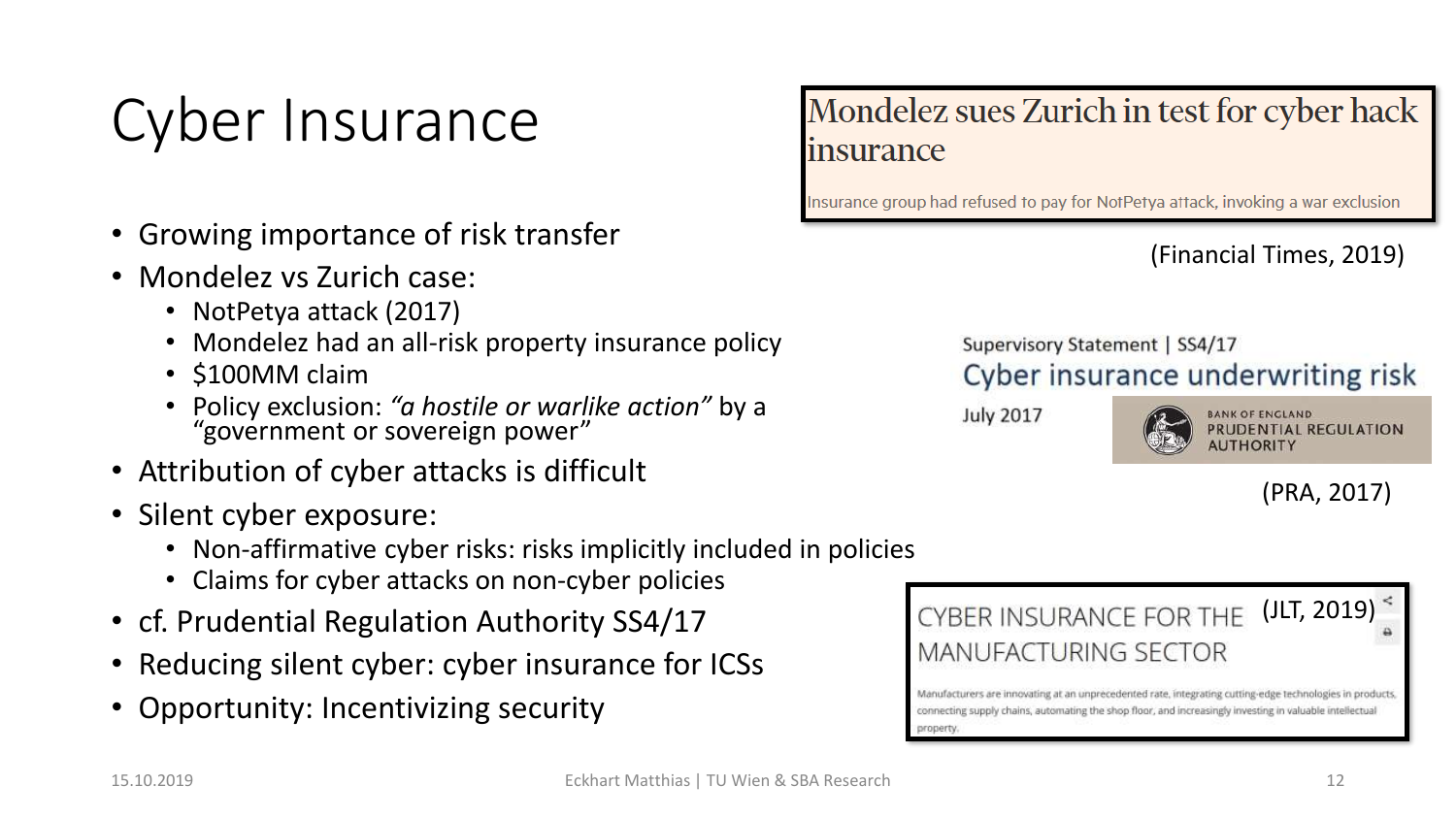# Managing the Cyber Black Swan

Image Source (Wikipedia, 2009)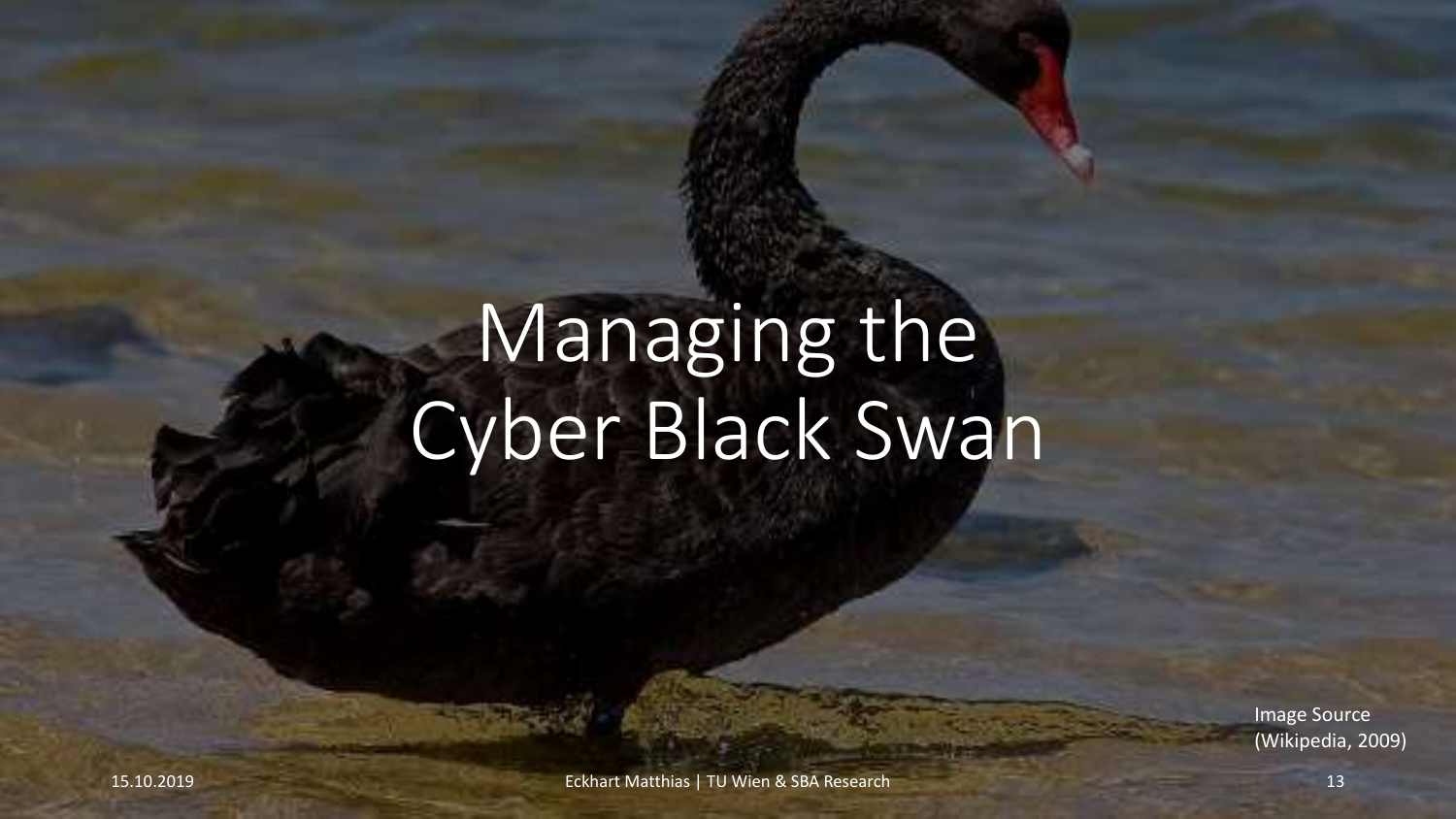## Cyber Accumulation

- Global spreading could lead to a cyber catastrophe
	- Cyber risk not geographically bound
	- Interdependencies among vulnerabilities, services, companies, …
	- Attackers & vulnerabilities are highly dynamic variables
- Cyber losses can cascade
- \$3bn (re)insurance industry loss caused by NotPetya
	- Direct and consequential business loss: > \$10bn (Coburn et al., 2019)
- Multiple reinsurers cannot deal with accumulated events
- Collapse of the insurance industry?
	- Devastating impact on economy
- Pressing research issues: quantification methods, cyber risk models, accumulation control strategies



(Coburn et al., 2019)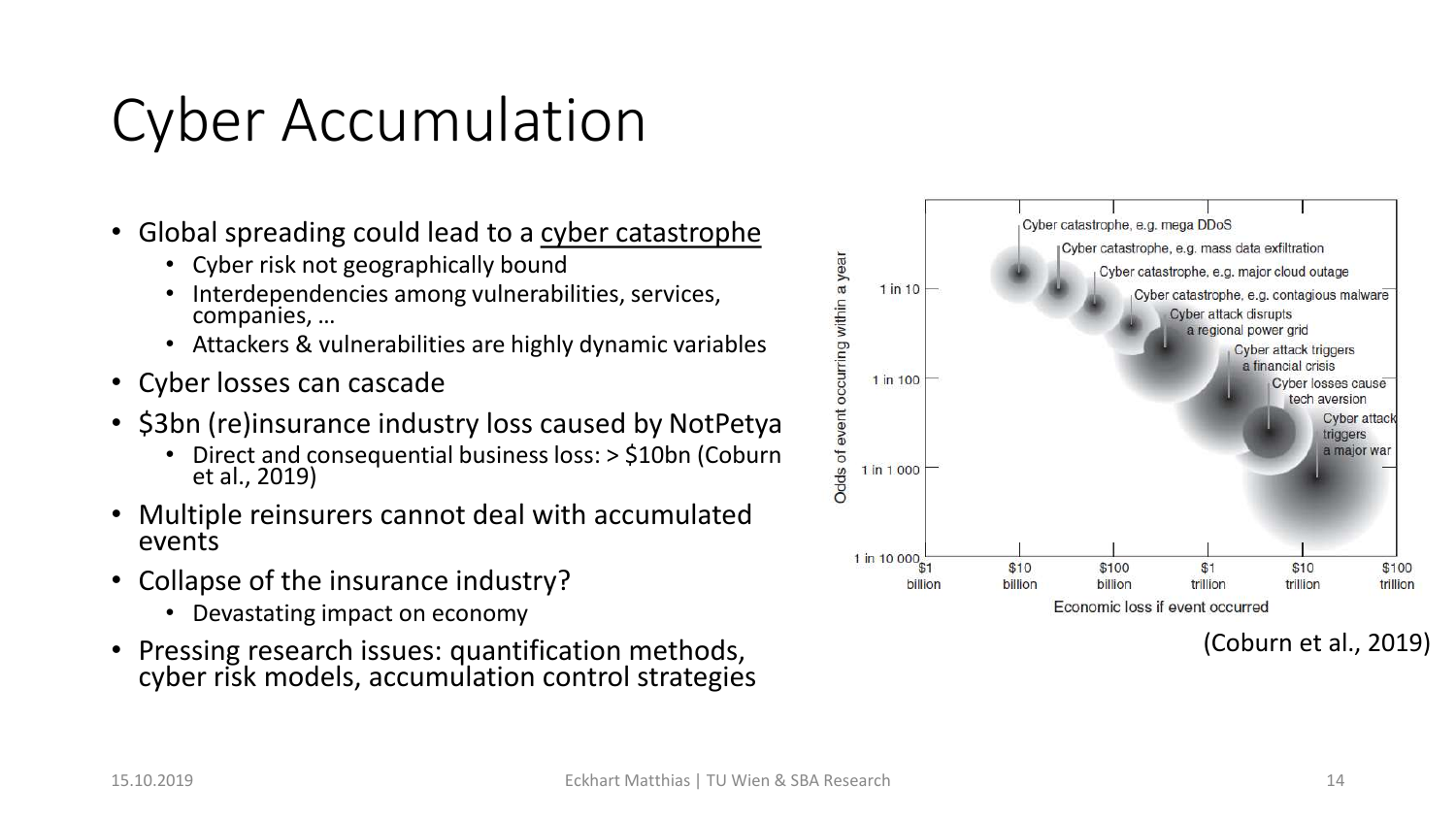## Ongoing Research Efforts in ICS Security @ CDL-SQI & SBA Research

### Quant. Security Risk **Assessments**

- Security Modeling in Production Systems Engineering
- •Automated Risk Identification based on Engineering Artifacts
- Cyber Risk Quantification
- Cyber Insurance

#### Security of Engineering Data Exchange

- Protecting Engineering Data in Transit and at Rest
- Focus: AutomationML
- Secure Interfaces for Engineering Tools
- Security Technical Debt Analysis

#### Security by Design for Industry 4.0

- Security Development Lifecycle for Cyber-Physical Production Systems
- •Designing ICSs with Security in Mind
- Strongly Connected to Risk Assessment Research

### Digital Twins

- •Generation of Virtual Replicas
- State Replication
- Security-enhancing Use Cases
- Intrusion Detection
- Secure Design
- •Attack Simulation

### **Blockchain**

- •Analysis of Risky Design Decisions
- Blockchain-based Engineering Data Logistics
- •Distributed Randomness
- •More details: [https://blockchain.sba](https://blockchain.sba-research.org/)research.org/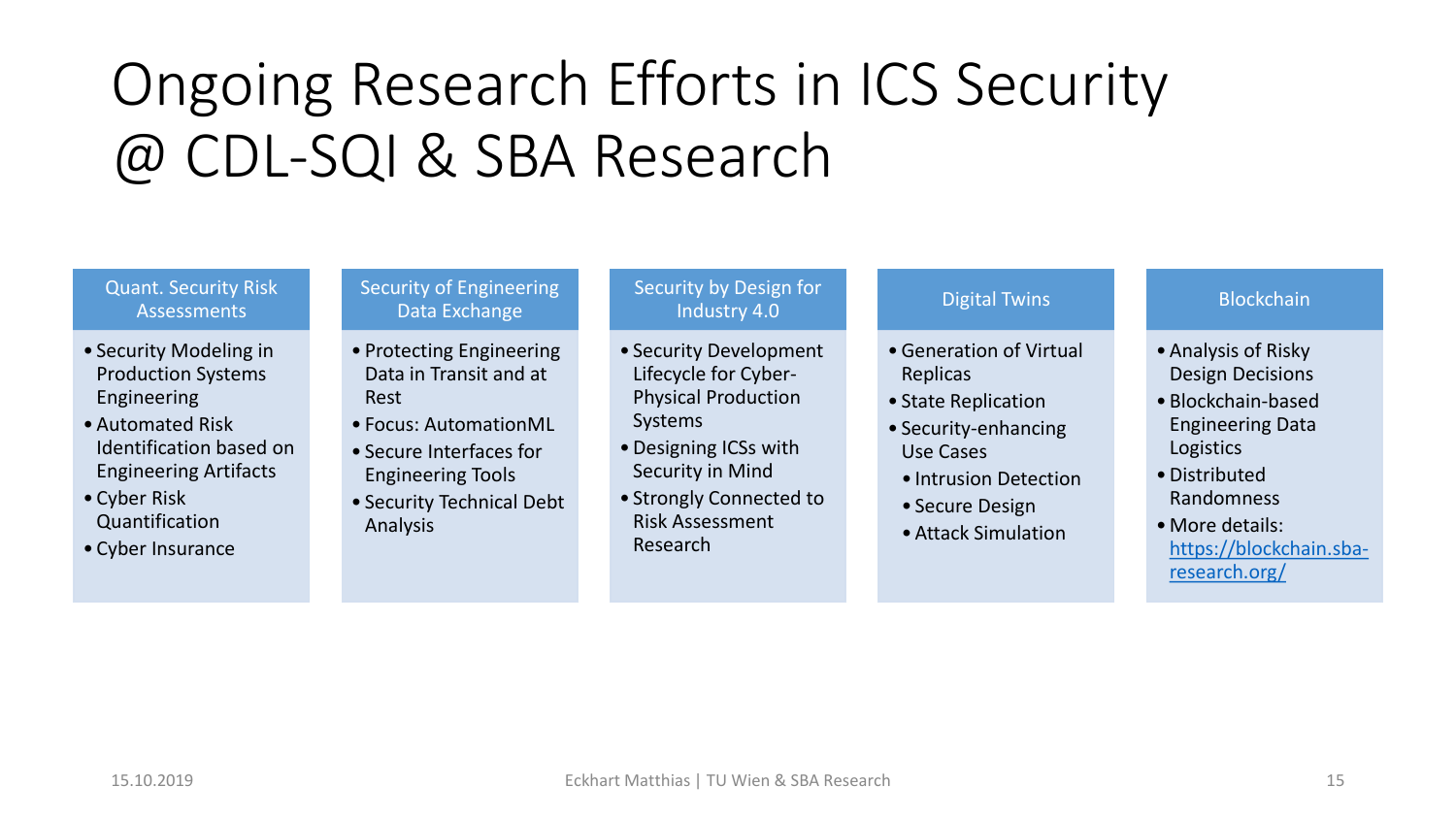## Conclusion

- Time to change our attacker model:
	- Attackers know everything about the physical process under control (or at least enough to cause disastrous consequences)
- Past has shown:
	- Attacks against ICSs are high-impact, low-frequency (HILF) events
	- However, frequency continuous to increase
- Time to rethink our engineering approach:
	- "Security by Design" & securing the engineering process
- Emerging cyber insurance market, but many open challenges
- Multidisciplinary research approach required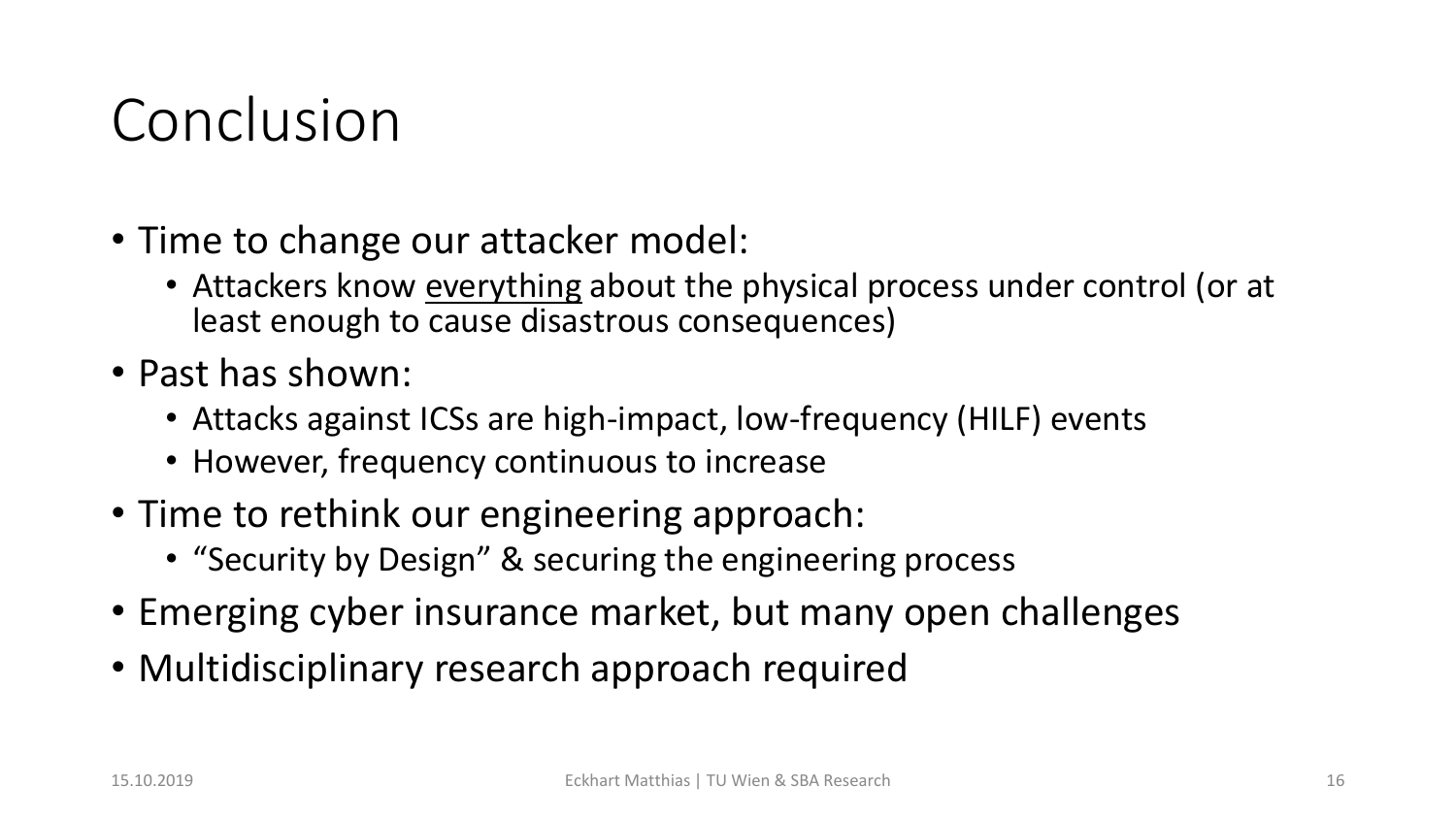## References

**(Dragos, 2018)** Dragos, Inc., "Industrial control vulnerabilities: 2017 in review," Dragos, Inc., techreport, Mar. 2018.

**(Eckhart et al., 2019)** Eckhart, Matthias and Ekelhart, Andreas and Lüder, Arndt and Biffl, Stefan and Weippl, Edgar, "Security Development Lifecycle for Cyber-Physical Production Systems". In Proc. of the 45th Annual Conference of the IEEE Industrial Electronics Society (IECON'19), Lisbon, Portugal. IEEE, October 2019.

**(Forcepoint, 2018)** Forcepoint, "AutoCAD Malware - Computer Aided Theft", Nov. 2018: <https://www.forcepoint.com/blog/x-labs/autocad-malware-computer-aided-theft>

**(ZDNet, 2018)** ZDNet, "New industrial espionage campaign leverages AutoCAD-based malware", Nov. 2018: [https://www.zdnet.com/article/new-industrial-espionage-campaign](https://www.zdnet.com/article/new-industrial-espionage-campaign-leverages-autocad-based-malware/)leverages-autocad-based-malware/

**(F-Secure Labs, 2019)** F-Secure Labs, "AutoCAD - Designing a Kill Chain", Feb. 2019: <https://labs.f-secure.com/blog/autocad-designing-a-kill-chain/>

**(Assante & Lee, 2015)** Assante, Michael J. and Lee, Robert M. "The Industrial Control System Cyber Kill Chain", SANS Institute, Oct. 2015.

**(Langner, 2013)** Langner, Ralph "To kill a Centrifuge: A Technical Analysis of What Stuxnet's Creators Tried to Achieve", Nov. 2013.

**(Lee et al., 2016)** Lee, Robert M. and Assante, Michael J. and Conway, Tim "Analysis of the Cyber Attack on the Ukrainian Power Grid", SANS Institute, Mar. 2016.

**(Dragos, 2017)** Dragos, Inc., "CRASHOVERRIDE: Analysis of the Threat to Electric Grid Operations", Dragos, Inc., techreport, June 2017.

**(Dragos, 2019)** Dragos, Inc., "CRASHOVERRIDE: Reassessing the 2016 Ukraine Electric Power Event as a Protection-Focused Attack", Dragos, Inc., techreport, Aug. 2019.

**(Dragos, 2017a)** Dragos, Inc., "TRISIS Malware: Analysis of Safety System Targeted Maware", Dragos, Inc., techreport, Dec. 2017.

**(Financial Times, 2019)** Financial Times, "Mondelez sues Zurich in test for cyber hack insurance", Jan. 2019: <https://www.ft.com/content/8db7251c-1411-11e9-a581-4ff78404524e>

**(Wikipedia, 2009)** Wikipedia, Black swan, 2009: [https://en.wikipedia.org/wiki/File:Black\\_swan\\_jan09.jpg](https://en.wikipedia.org/wiki/File:Black_swan_jan09.jpg)

**(JLT, 2019)** JLT, "Cyber Insurance for the Manufacturing sector", 2019: <https://www.jlt.com/insurance-risk/cyber-insurance/manufacturing>

**(PRA, 2017)** Prudential Regulation Authority. Cyber insurance underwriting risk. Technical Report Supervisory Statement 4/17, Prudential Regulation Authority, July 2017.

**(Coburn et al., 2019)** Coburn, A. and Leverett, E. and Woo, G. "Solving Cyber Risk: Protecting Your Company and Society". John Wiley & Sons, December 2018.

**(Wikimedia, 2006)** Wikimedia, Discharge pipe, 2006: [https://commons.wikimedia.org/wiki/File:Discharge\\_pipe.jpg](https://commons.wikimedia.org/wiki/File:Discharge_pipe.jpg)